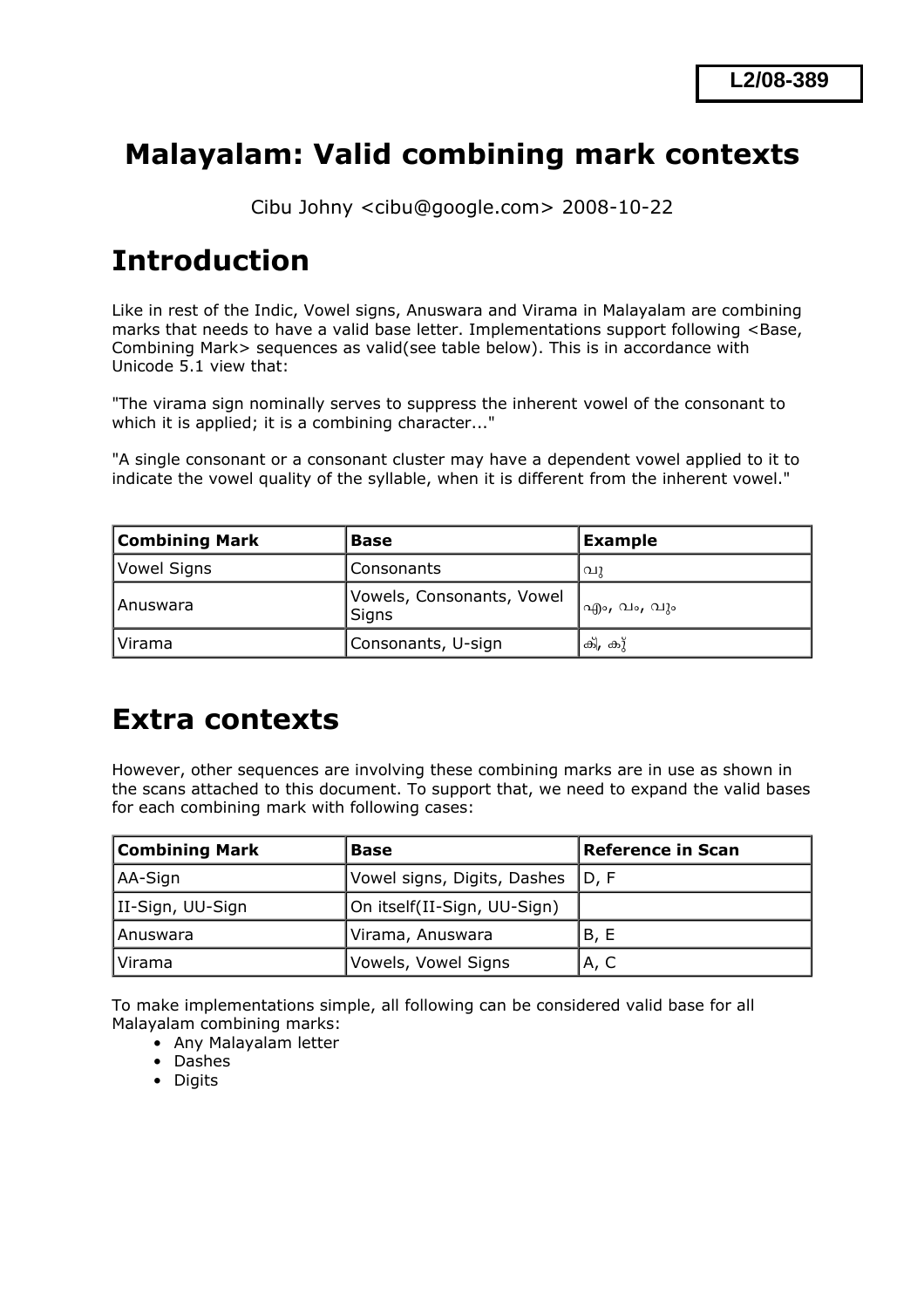### **Independent Combining Marks**

For rare, but valid purposes like in grammar books, there is a need to display combining marks independent of any visible base. As of today, there is no single valid implementation precedence is found. So it might be worth while to form a best practice on this. I am recommending that <any positive width space, combining mark> would display the combining mark as if it is rendered on a valid base letter.

### **Scans**

ഖസാക്കിൻെറ ഇതിഹാസം

"ഇനി—" രവി പറഞ്ഞു.

അരയാലിലകളിൽ കാററു വിശി.

"ഖസാക്കിലിയ്ക്ക്," രവി പറഞ്ഞു.

ഏറുമാടങ്ങളിൽ ഒന്ന് സർവ്വത്തു പീടികയായിരുന്നു.

"രണ്ടു സർവ്വത്ത്," രവി പറഞ്ഞു.

"ഹായ്! ഞമ്മ്ക്ക് വേ്ണ്ടാ," ചുമട്ടുകാരൻ ഭംഗിവാക്കു പറഞ്ഞു.

"കഴിയ്ക്കുാ, കാർണോരെ," രവി ധൈര്യപ്പെടുത്തി. "ഇനി ബടന്നങ്ങട് ഇശ്ശി നടക്കണ്ടേ?"

വേവട പിടിപ്പിച്ച നരകപടത്തിനു മുമ്പിലിരുന്നുകൊണ്ട് പീടികക്കാരൻ ഗ്ലാസ്സുകൾ കലത്തിൽ മുക്കി കഴുകിവെച്ച് നന്നാരി സർവ്വത്തിൻെറ കുപ്പി  $\Delta$ 

തുറന്നു.

"ഷോട (സ്രീണാ?" "വേണ്ട. ഐസ്ണ്ടോ?"

"ഐശില്ല. പക്ഷെ, വെ്ള്ളം ഐശ<mark>ില്ം</mark> തണ്പ്പാണു."

ഒരു കവിൾ കുടിച്ചുനോക്കിയപ്പോൾ, നേരാണ്, പുതുമഴയുടെ ചുവയുള്ള വെള്ളം. അവിടെ ഒരു ബെഞ്ചിലിരുന്നുകൊണ്ട് രവി കുമൻകാവിൻെറ ചിത്ര മുൾക്കൊള്ളാൻ ശ്രമിച്ചു. നിലത്തറഞ്ഞ തേക്കിൻകൂററികളിൽ കേററി നിർത്തീ ട്ടുള്ള നാലഞ്ച് ഏറുമാടങ്ങളായിരുന്നു കുമൻകാവങ്ങാടി. പാതയവസാനി യ്ക്കുന്നേടം ചെറിയൊരു മൈതാനമായിരുന്നു. അതിനു ചുററു മാണ് ഏറുമാട ങ്ങൾ കിടന്നത്. അവയുടെ പുറകിൽ തുവരക്കാടുകളിലും വാഴക്കൂട്ടങ്ങളിലും നഷ്ടപ്പെട്ട കുടിലുകൾ. അവയ്ക്കെല്ലാം മുകളിൽ ബലിഷ്ഠകായന്മാരായ മുത്തച്ഛന്മാരെപ്പോലെ പടർന്നുനിന്ന് മാവുകൾ. നീലഞരമ്പോടിയ പരന്ന തണലുകൾ.

നരകപടത്തിൽ വീണ്ടും രവിയുടെ ശ്രദ്ധ പതിയുകയായി. വളരെ പഴക്കം ചെന്ന പടമാണെന്നു തോന്നി. അത്രയും കാലം തന്നെക്കാത്ത് അത് ഈ പീടികയിൽ കിടന്നിരിയ്ക്കണം. അരയാലിലകളിൽ കാററു പതിഞ്ഞുവീശി. രവി പീടികയ്ക്കകത്തെ ജാഡികളിലേയ്ക്കും കൃഷ്ണമണികളുള്ള ലമണേഡു കുപ്പികളിലേയ്ക്കും നോക്കി. മൂലയിൽ ഒരു പഴയ ഗ്രാമഫോൺ പെട്ടിയിരി യ്ക്കുന്നു. നായ്ക്കുട്ടിയുടെ ചിത്രമുള്ള അതിന്റെ കാളം പുറത്തേയ്ക്കു വിടർന്നു നിന്നു. ആ കാളത്തിലേയ്ക്കു നോക്കിയപ്പോൾ അയാൾ എന്തൊ ക്കെയോ ഓർമ്മിച്ചു. ഒന്നോ രണ്ടോ ഓർമ്മകളല്ല. കഥനസ്വഭാവമില്ലാത്ത ഓർമ്മകളുടെ വലിയൊരു മൂടൽമഞ്ഞ് തന്നെ സ്പർശിച്ചെന്നു തോന്നി.

പീടികക്കാരൻ ആളുകളെ വെറുതേ വിടുന്ന കൂട്ടത്തിലായിരുന്നില്ല. ഒരു ഗ്ലാസ് സർവത്തു കുടിച്ചുതീരുന്നതിനിടയിൽ രവി ഖസാക്കിലേയ്ക്കാണെന്നും അവിടുത്തെ മാസ്ററരാവാൻ പോവുകയാണെന്നുമൊക്കെ മനസ്സിലാക്കി ക്കഴിഞ്ഞിരുന്നു.

"അപ്പോ അവടെ ഷ്കോള്ണ്ടോ?"

"ഞാൻ ചെന്നിട്ടുവേണം തൊടങ്ങാൻ."

രവി വിവരിച്ചു. ഏകാദ്ധ്യാപക വിദ്യാലയമാണ്. ജില്ലാബോർഡിൻെറ പ്പതിയ പദ്ധതിയാണ്.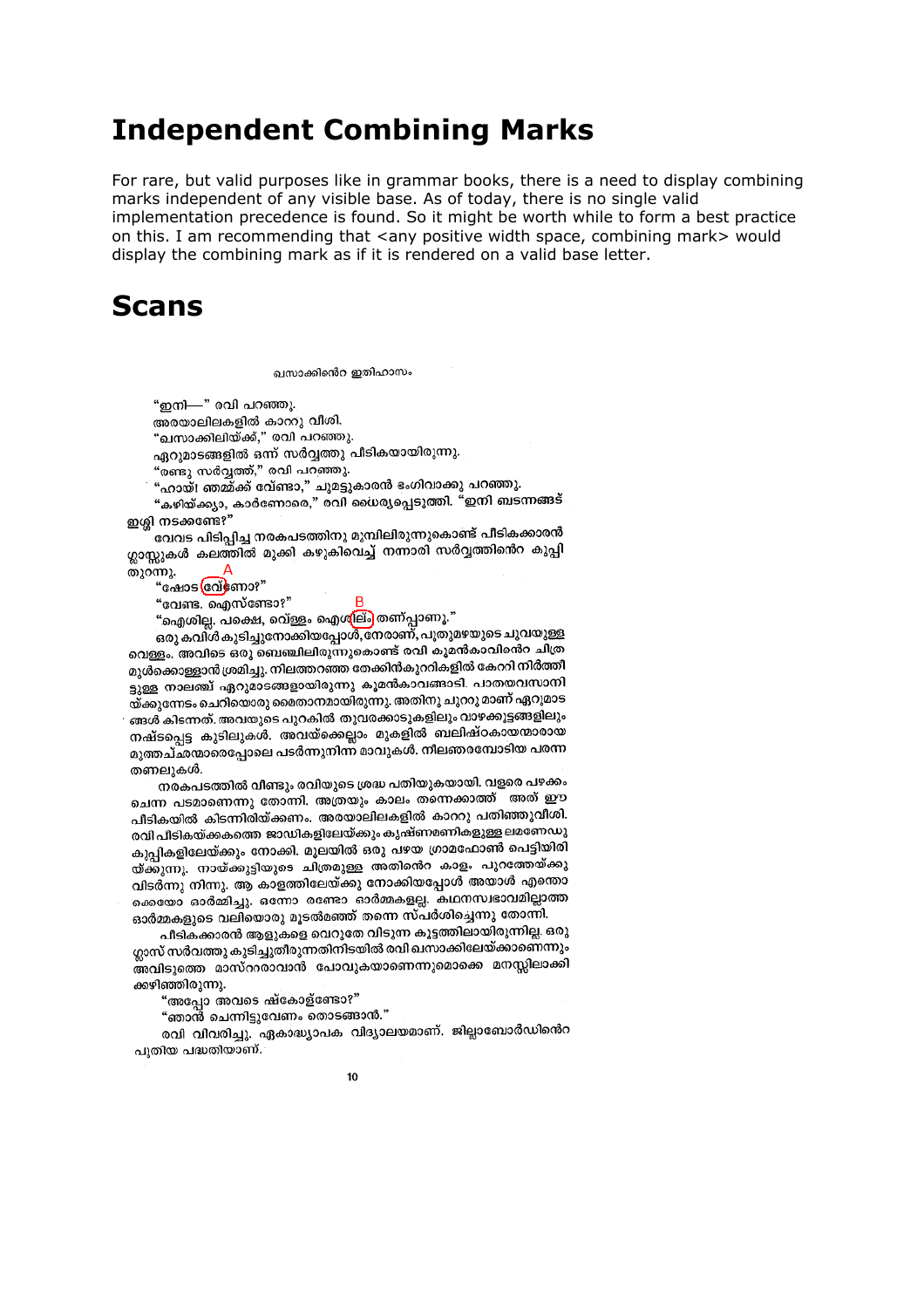"തളന്നോ?"കാരണവർ ചോദിച്ചു.

"<u>ец</u>."С

"എ്‱ോ നെനച്ച് ന്ന്നൂ, ല്ലേ?"

'ഓ, ഒന്നുല്യ."

കാരണവർ ചിരിച്ചു.

(''എ്നാ നടക്കി,ങ്കുട്ടി.''

വീണ്ടും ഇറക്കമാണ്. അതു കഴിഞ്ഞാൽ ഒരു പറമ്പും പാടങ്ങളും. നിറയെ കരിമ്പനകൾ. ഉച്ച തിരിഞ്ഞിരുന്നു. കാററു വീശാൻ തുടങ്ങി. ചുരം കടന്ന് പാലക്കാടൻ കരിമ്പനക്കാടുകളിലേയ്ക്കു വീശുന്ന കിഴക്കൻ കാററാ ണത്.

വളരെ ഉയരത്തിൽ ഒരു പക്ഷി ചൂളം വിളിച്ചു. കാരണവർ ചെവി യോർത്തു.

"ന്നോ നാള്യോ മഷ പെയ്യ്ം," അയാൾ പറഞ്ഞു. മഴ വരാനിരിയ്ക്കു മ്പോഴാണ് മാണിയൻ ചുളമിടുക.

മഴയെപ്പററിയാണ് സംസാരം. ഒന്നു മൂളിക്കൊടുത്താൽ മതി, കാരണവർ ഉത്സാഹത്തോടെ പറഞ്ഞുകൊള്ളും. മഴ മനുഷ്യനെ കറക്കാതിരുന്ന കാല മുണ്ടായിട്ടില്ല.

"അതല്ലേ കൂട്ടി ഈ മായ?"

രവിയ്ക്കു പെട്ടെന്ന് തന്റെ കാവിമുണ്ടിന്റെ കാര്യം ഓർമ്മ വന്നു. വിദഗ്ദ്ധാഭിപ്രായമാവശ്യപ്പെടുകയാണ് കാരണവർ. വേദാന്തം ഇത്തിരി പ്രയോഗിച്ചാലെന്തെന്ന് രവിയ്ക്കും തോന്നാതെയല്ല. പക്ഷെ, വേണ്ടെന്നു വെച്ചു. വയ്യ. ക്ഷീണമാണ്. എങ്ങനെയെങ്കിലും നടന്നു സങ്കേതമണയട്ടെ.

ചോദൃത്തിനു രവി മറുപടി പറഞ്ഞു, "മായേന്ന്യാന്ന് വെച്ചോളു."

മറുപടി കാരണവരെ നിരാശപ്പെടുത്തി. എങ്കിലും കാരണവർ തുടർന്നു, "മലമ്പൊഷ അണക്ര്ട്ടി വെള്ളം തിരിയ്ക്ക്ംന്നൊക്കെ പറയിണ്ണ്ടൂ. ഇല്ലാത്ത മഷനെ പെയ്യിക്കാനോ പെയ്ണ മഷനെ തട്ക്കാനോ മൻക്ഷൻ കൂട്ട്യാ കൂടോന്നും, കുട്ടീ?"

"നേരാ, പക്ഷെ, അണ കെട്ട്യാപ്പിന്നെ മഴേ ത്ര പേടിയ്ക്കണ്ടാലോ."

<u>അതു</u> പറയരുതായിരുന്നു. രസക്കയറു പൊട്ടി.

"എ് തോപ്പാ," കാരണവർ പറഞ്ഞു. ആളുകൾ പറയുന്നു, പുന്നപ്പാറയിലെ രണ്ടു മലകളെ കരിങ്കൽചുമരുകൊണ്ടു ബന്ധിയ്ക്കുമെന്ന്. കടലിലേയ്ക്കൊഴുകുന്ന മലമ്പുഴ തടഞ്ഞുനിർത്തി ഖസാക്കിലേയ്ക്കു വെള്ളം തിരിയ്ക്കുമെന്ന്. കാലവർഷത്തിനെ ശാഠൃം മനുഷൃൻ തിരുത്തുമെന്നു ധരിച്ചാൽ—-കണ്ടുതന്നെയറിയണം. പോരെങ്കിൽ, അങ്ങനെ ചെയ്യാമോ ആവോ. ഈശ്വരൻെറയും മനുഷ്യൻെറയും ബലാബലങ്ങളുടെ തുലനമാണ വിടെ.

ഒരു ചവിട്ടടിപ്പാത കോണോടുകോണായി പാടം മുറിച്ചു കിടന്നു.

് "ദാ, ബടെത്തന്നെ," കാരണവർ പറഞ്ഞു.

അവരുടെ മുമ്പിൽ ഇടതിങ്ങിവളർന്ന ഒരു മരക്കുടിലായിരുന്നു. അതിൻെറ വിടവുകളിലൂടെ മഞ്ഞയും തവിട്ടും ചുവപ്പുമായി മേൽപ്പുരകൾ കാണാമാ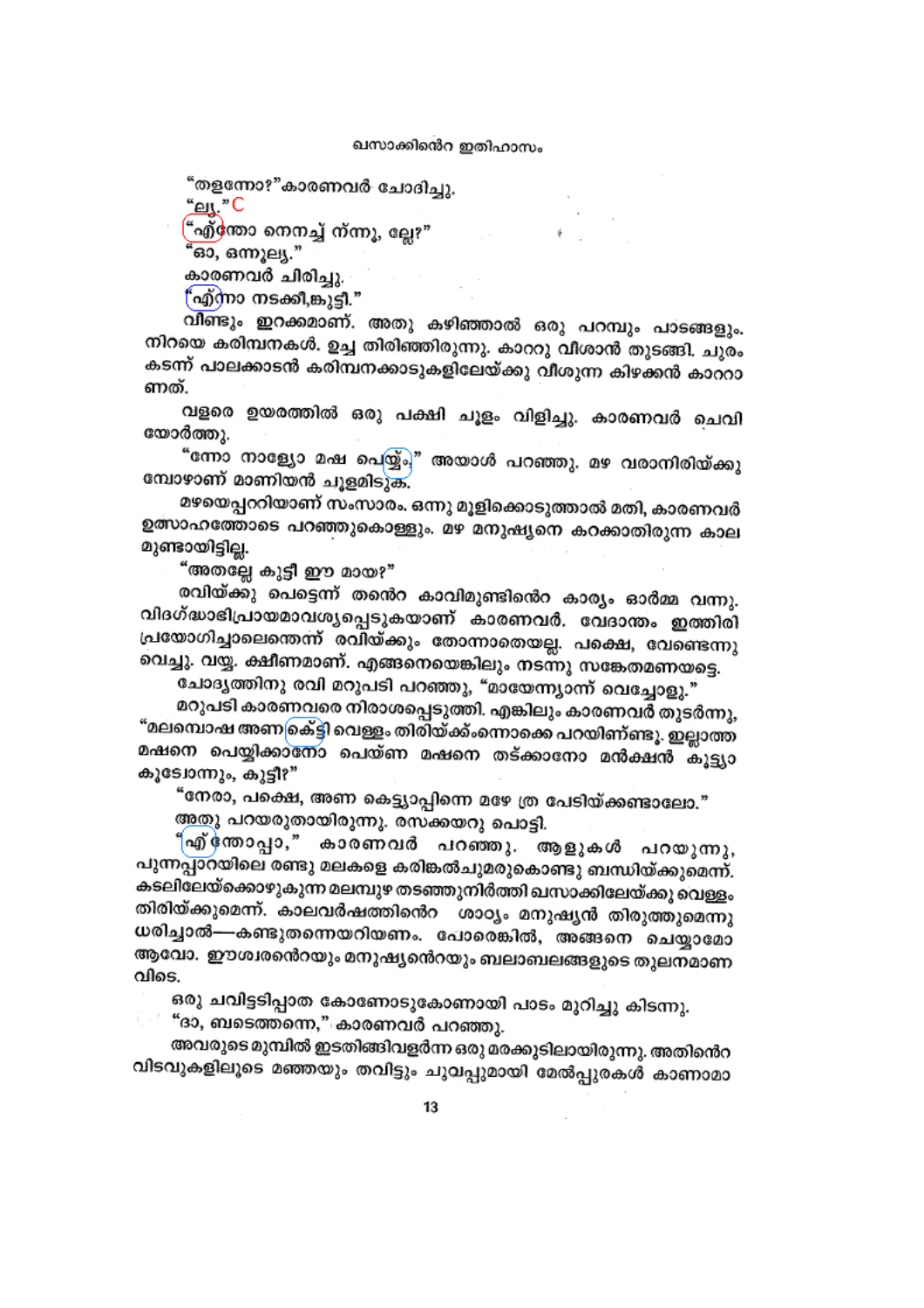#### ഖസാക്കിൻെറ ഇതിഹാസം

യിരുന്നു. വെയിലിനെ മങ്ങിച്ച ഒരു മേഘം നീങ്ങിയപ്പോൾ നിറങ്ങൾ തെളിഞ്ഞു. ചവിട്ടടിപ്പാതകൾ നാട്ടുകാരൃസ്ഥന്മാരെപ്പോലെ നാലു ഭാഗത്തേയ്ക്കും പൊയ്ക്കൊണ്ടിരുന്നു. തോട്ടുവക്കത്തു മേഞ്ഞുനടന്നൊരു കരിമ്പോത്ത് കൊമ്പുകളെടുത്തുപിടിച്ച് രവിയെ നോക്കി മുക്രയിട്ടു. മര ക്കുടിലിനകത്തു നിന്ന് ആരോ നീളത്തിലീണത്തിൽ വിളിച്ചു, "ഖദീസാ— ഖദിസോാാ)" D

ഖസാക്കിനു പുറകിലുയർന്ന ചെതലിമലയുടെ വാരികളിൽ കാട്ടു തേനിൻെറ വലിയ തവിട്ടുപാടുകൾ രവി കണ്ടു. ചെതലിമലയെ തുടർന്ന ങ്ങോട്ടു കിഴക്കൻ മലകളാണ്. ചവററിലക്കിളികൾ, മണിപ്രാവുകൾ, വണ്ണാത്തി പ്പുള്ളുകൾ, എന്തെല്ലാമോ കുറുകുന്നു. ഒരു ദേവിയാൻ പാമ്പ് വഴി മുറിച്ച് കാരപ്പൊന്തയിലേയ്ക്കു കേറി. ദൂരെയെവിടെയോ കാക്കകൾ റെററൊഡാ ക്റൈറലുകളെപ്പോലെ വെയിലിൻെറ സ്ഫടികകമാനത്തിലേയ്ക്കു നില വിളിച്ചു പൊങ്ങി.

തേവാരത്തു ശിവരാമൻനായരുടെ ചെറിയൊരു ഞാററുപുരയിലായിരുന്നു ഏകാദ്ധ്യാപകവിദ്യാലയം. രണ്ടു മുറി, വരാന്ത, പുറകിൽ താഴ്വാരം. വാതിൽ തുറന്നപ്പോൾ മണ്ണിൻെറയും നെല്ലിൻെറയും മണം വന്നു. നാലഞ്ചു ബഞ്ചുകൾ, കസേല, മേശ, ബോഡ്, ഗാന്ധിജിയുടെയും ഹിററ്ലറുടെയും ഹനുമൽ പാദരുടെയും വർണ്ണപടങ്ങൾ. ഇതൊക്കെ ശിവരാമൻനായരുടെ സംഭാവന യായി കാലേകൂട്ടി കരുതിവെച്ചിരുന്നു.

"ഷ്കോളങ്ങ്ട് തൊടങ്ങട്ടെ, ശ്ര്ഷ്ഷേ," ശിവരാമൻനായർ പറഞ്ഞു, "പിന്നെപ്പിന്നെ നമക്ക് ശർവ്വോം സൗകിരിയാക്കാ."

രവി ഒന്നു മുളുക മാത്രം ചെയ്തു.

"മേഷ്ഷ്ക് ഇബടത്തന്നെ പാർക്കാ."

 $\omega_{\text{O}_0}$ 

"നൊമ്പടെ വീട്ടില്യ്ക്ക് വിളിയ്ക്കുവാടന്നു ഞാൻ. പക്ഷെ..."

"നല്ല കാര്യായി ശിവരാമൻനായരേ. ഈ ചെയ്തതൊക്കെത്തന്നെ ശ്ലി ധാരാളായി."

"നമോ നമ! നൊമ്പളാൽ കഴീണത്…"

രണ്ടു ഗോമാങ്ങ, നനഞ്ഞു പരന്ന നാലിഡ്ഡലി, മുളകുപൊടി, എരുമ പ്പാലൊഴിച്ചു കൊഴുപ്പിച്ച കാപ്പി ഒരു കൂജ നിറയെ. ഇത്രയും വെച്ചാണ് ശിവ രാമൻനായർ തിരിച്ചുപോയത്. വിശക്കുന്നുണ്ടായിരുന്നു. അതുകാരണം നല്ല രുചി തോന്നി.

സ്കൂളിനു ചുററും പത്തുപതിനഞ്ചു കൂട്ടികൾ വട്ടം തട്ടി നിന്നു. കുട്ടികളെ തിരിച്ചു വിളിക്കാനെന്ന ഭാവത്തിൽ കുറേ പെണ്ണുങ്ങളും അവിടെ വന്നു നില്പായി. വലിയ ചുണ്ടുകളും പതിഞ്ഞ മൂക്കുമുള്ള ഒരെണ്ണമൈലി. വാലു വെച്ചു കണ്ണെഴുതിയ ഒരു മദ്ധ്യവയസ്ക. തുടകൾ പറെറ കാണുവോളം ചേല മടക്കിക്കുത്തി കുഞ്ഞിനു മുല കൊടുത്തുകൊണ്ടു നിന്ന ഒരു ചെട്ടിച്ചി. അപ്പോഴാണ് ആ കുള്ളനായ കുതിരത്തലയനെ രവി കണ്ടത്. കുട്ടിയോ മുതിർന്ന മനുഷ്യനോ എന്നു നിർണ്ണയിക്കാൻ വയ്യ. ഒരു പച്ചത്തുമ്പിയെ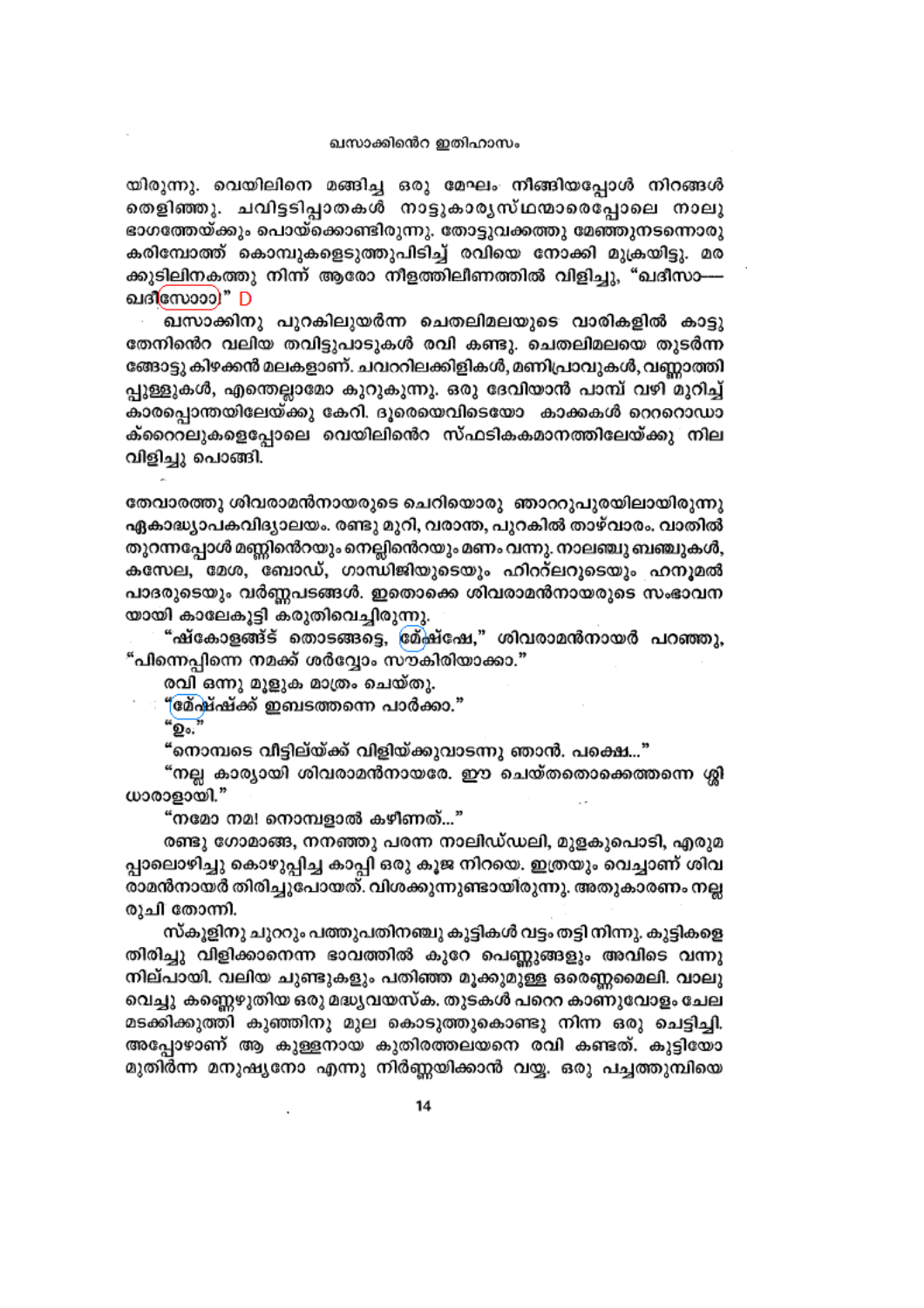രാ, നീ ആ കൊട്ടൊന്ന് നിർത്ത്." മൃഗങ്ങൾ കഴുത പല തവണ പറഞ്ഞിട്ടും ഡിങ്കൻകഴുത  $\omega$  30  $\epsilon$ കേട്ടില്ല. ഡിങ്കന്റെ ചെണ്ടകൊട്ട് കാരണം elo alls മൃഗങ്ങളെല്ലാം പൊറുതിമുട്ടി. മെണ്ട്ര

അങ്ങനെയിരിക്കെ പാച്ചൻതേനീച്ച ഈ കോൾ വിവരങ്ങളെല്ലാം അറിഞ്ഞു. "നിങ്ങൾ വി കാരും ഷമിക്കേണ്ട. ഡിങ്കൻകഴുതയുടെ GOLLO ചെണ്ടα ഞാൻ മാറ്റിത്തരാം." പാച്ചൻതേനീച്ച കഴുത പറഞ്ഞു. അവൻ എന്തുചെയ്തെന്നോ, ട്ടം. പി( കൂട്ടുകാരെയും കൂട്ടി ഡിങ്കൻെറ അടുത്ത് കണ്ടിട്ടി ഒളിച്ചിരുന്നു.

ഡിങ്കൻകഴുത പതിവുപോലെ ചെണ്ട യെടുത്ത് കൊട്ടാൻ തുടങ്ങി. "ഡം! ഡം!" പക്ഷേ എന്തുപറ്റി? ഒളിച്ചിരുന്ന പാച്ചൻ തേനീച്ചയും കൂട്ടുകാരും "ഊംംംം…") എന്ന് മുളിക്കൊണ്ട് വന്ന് ഡിങ്കൽകഴുതയെ കു F ത്താൻ തുടങ്ങി.

"ഹെൻറമ്മേ!" പേടിച്ചുപോയ ് ഡിങ്കൻ